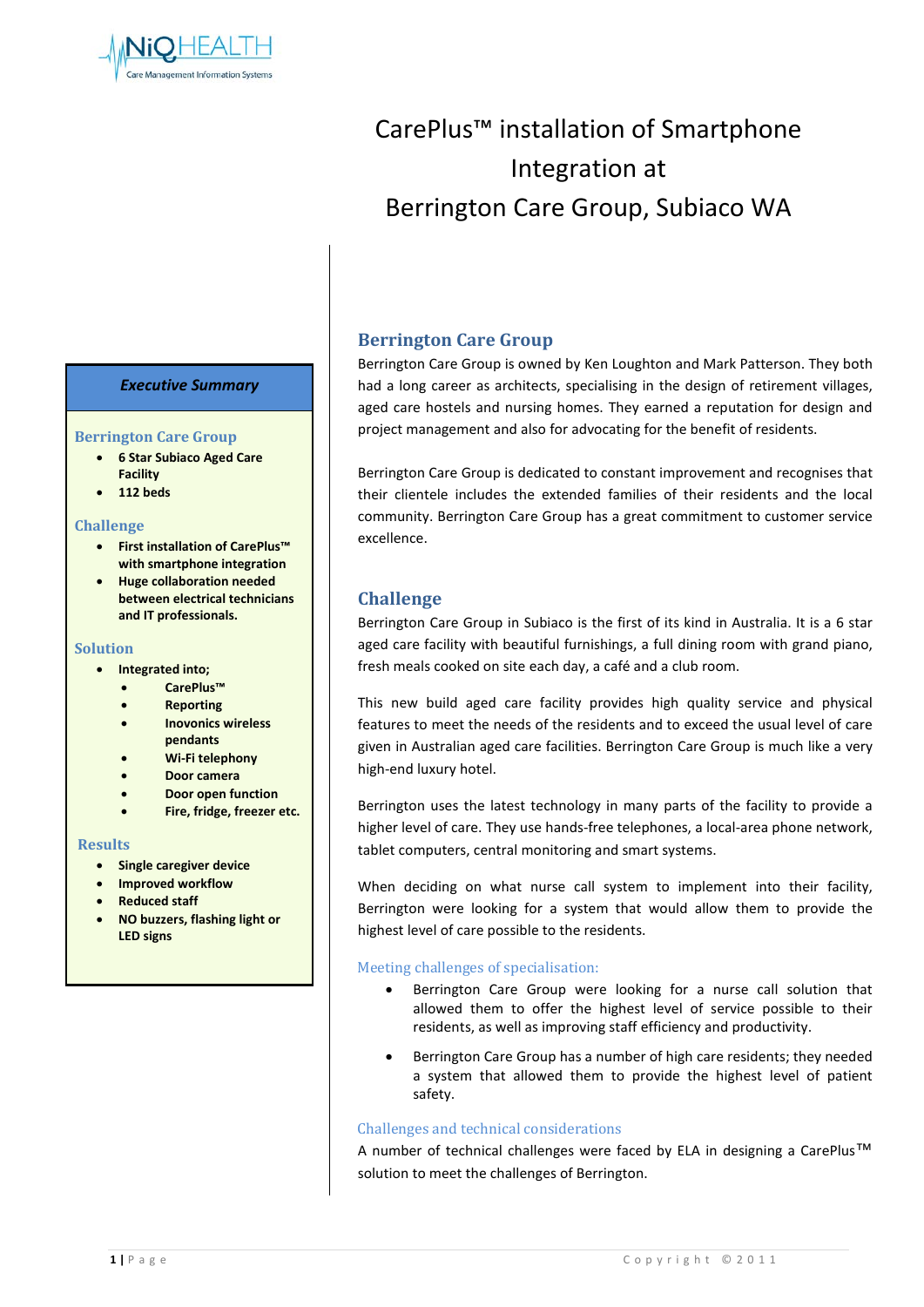

- This was the first CarePlus™ smartphone integration by ELA and the product's debut into the market.
- There was a huge collaboration needed between ELA technicians and an outsourced IT provider to ensure that the system was successful.
- The PABX digital telephony integration was a challenge but the interdependence of the two systems enabled multiple option integration paths.

#### Facilities at a glance:

- 112 beds/rooms
- 20 low care places
- 90 high care places
- 2 respite places
- Berrington Club room
- Hair salon and barber
- Spa and beautician
- Library area
- Café
- Private function room



### **Solution**

There was a lot of discussion between ELA and Berrington Care Group about how to best meet their needs and find a suitable nurse call solution for their facility. Installing the CarePlus™ nurse call system with smartphone integration best met their requirements.

The next stage was to work with the builder and architect to ensure that the right configuration of systems was installed and integrated thus ensuring efficient workflow and communication. This project included a large amount of work with IT professionals to ensure that the smartphone integration component of CarePlus™ worked with the facilities IT infrastructure.

# **Best Modern Health Care Facilities in WA.**

Ken Loughton said, *"We understand that our clientele extends beyond our valued residents – it includes the extended families and the local community. And we are dedicated to keep on improving. That's why we will never aim just for customer satisfaction – we will not be satisfied with achieving anything less than exceptional service. Our commitment to this excellence is visible and tangible, so if you don't notice it, then we will need to try harder"*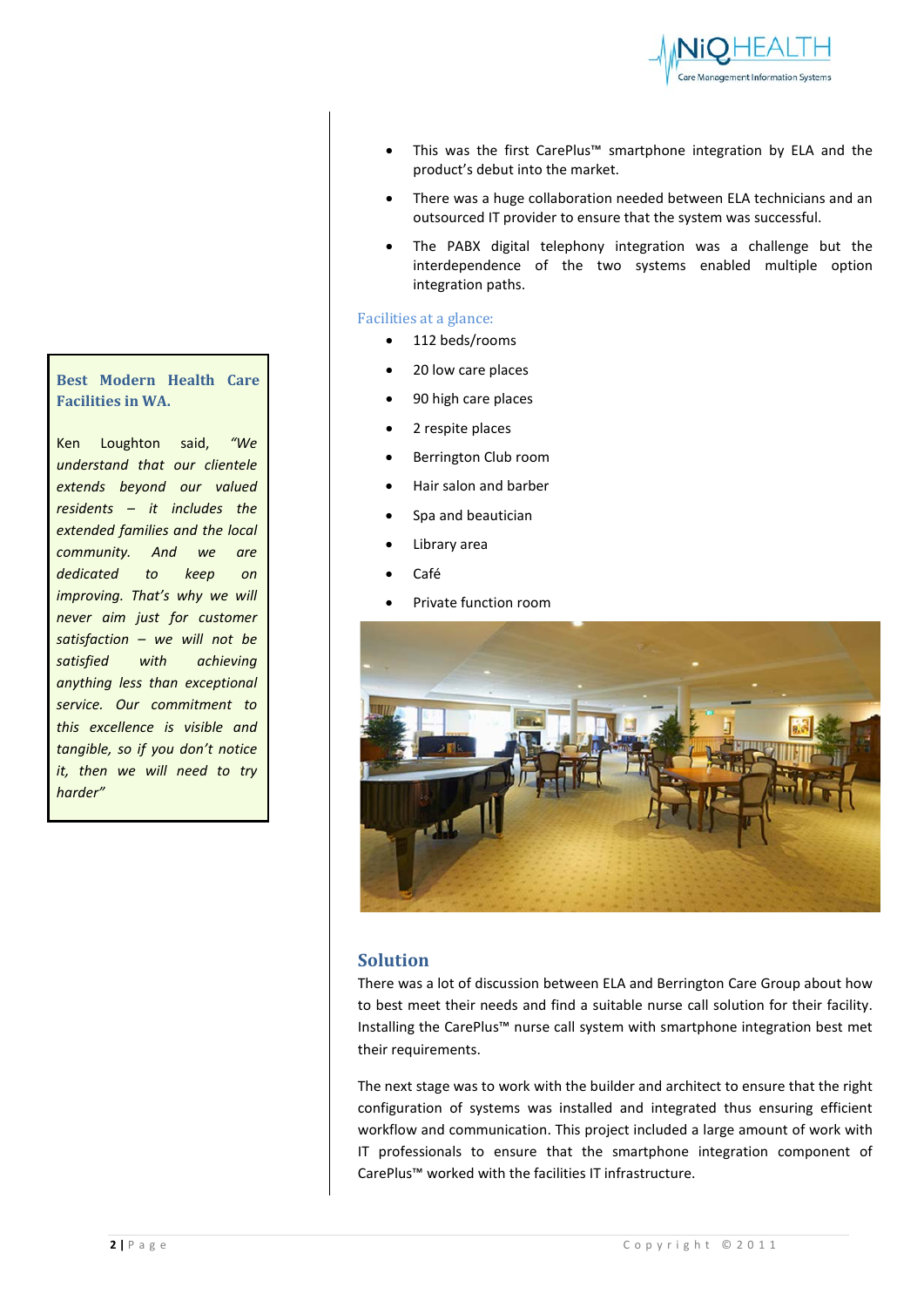

# **Technical Solution**

- Installed CarePlus™ nurse call into all 112 bedrooms, bathrooms, and in various other rooms of the site.
- CarePlus™ connects to both iPhone and iPod touches to alert staff to nurse call alarms.
- Critical messages are higher priority than other texts and;
	- o Pop up and demand a recipient's attention
	- o Provide traceability of when messages were delivered/opened
	- o Are stored in separate inbox from personal messages
- Install and integrate Inovonics Wireless pendants into CarePlus™ and hence into CarePlus™ Mobile Connect.
- Integrate Fridge Alarms and Fire Alarms into CarePlus™ and hence though to CarePlus™ Mobile Connect.

## **Industry best practice**

St Agnes Hospital Baltimore MD Undertook a study published in Computer Informatics and Nursing May June – Volume 26 Issue 3 page 159 -166,

"Wireless communication role in patient response time"

This study found the use of integrated communications systems reduced overall mean time for completing a patient request by 51%.

# **Basic Ward configuration**



# **Flexible New Technology.**

Mr Todd Emery GM at ELA said;

*"CarePlus™ was the only solution we could provide Berrington Care Group that met their expectations and goals for the future".* 

*"iPhone integration provides mobility and efficiency of caregivers".*